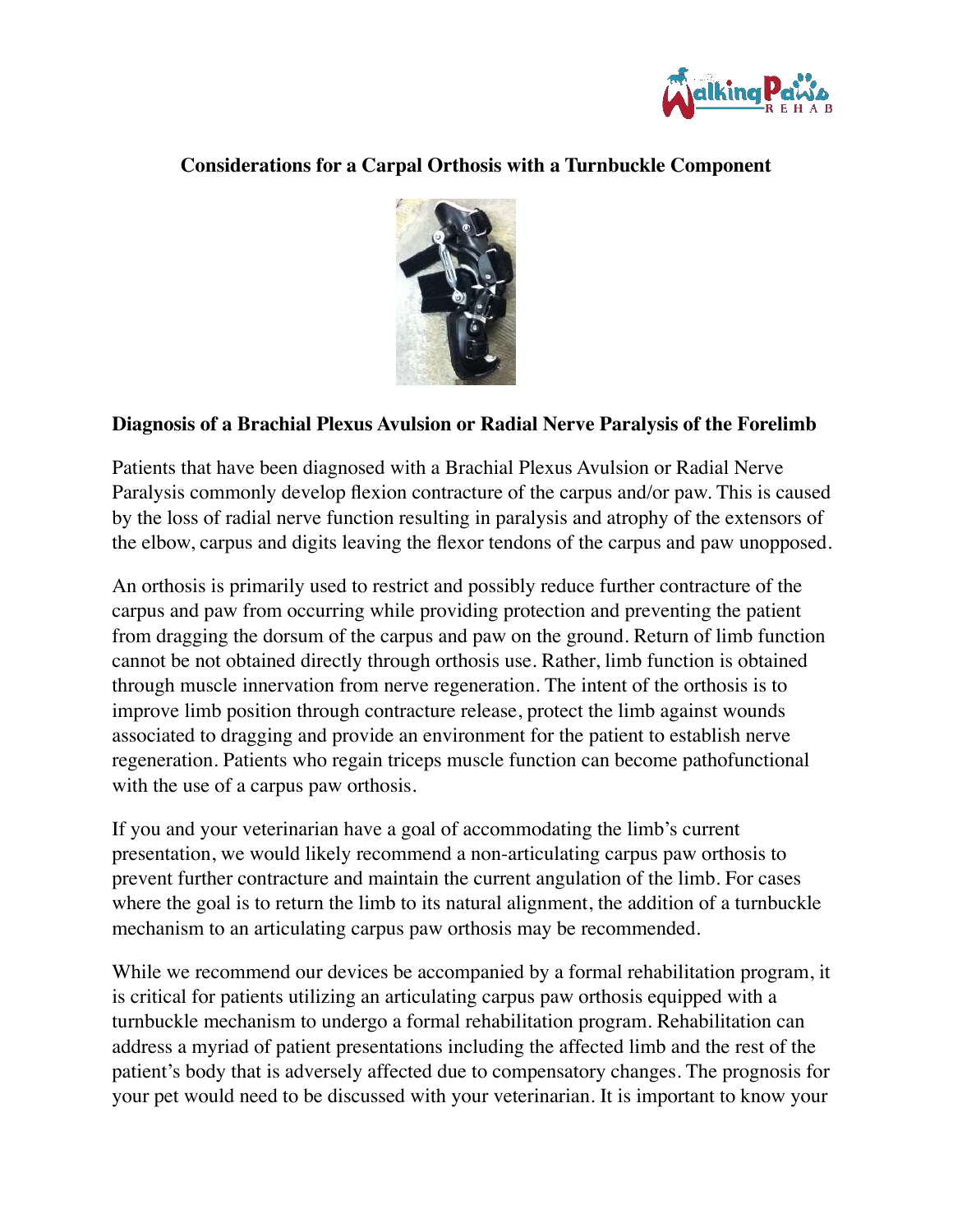

pet's gait will remain the same whether in or out of the orthosis unless the patient regains triceps function.

## **Is a Turnbuckle Appropriate for Your Pet?**

Not every patient is a candidate for a turnbuckle mechanism. The turnbuckle is used to force extension millimeters at a time to assist in reducing the flexion contracture at the carpus and paw. Patients who are affected by a chronic Brachial Plexus Avulsion or Radial Nerve Paralysis are typically not candidates for a dynamic device solution. This is due to the musculotendinous structures of the flexors calcifying creating a permanent contraction. The use of a turnbuckle with these patients may cause further injury.

The turnbuckle should only be used under the supervision of a veterinary rehabilitation professional such as a Certified Canine Rehabilitation Therapist or Practitioner (CCRT/ CCRP), and should only be used in conjunction with a formal rehabilitation program and regular stretching exercises as prescribed by your veterinarian.

## **How does it work?**



The amount of increased extension should be discussed with your veterinarian. A turnbuckle consists of two threaded eyebolts threaded into the body frame. Rotating the body frame, which causes both eyebolts to be unscrewed out of the body frame simultaneously, makes adjusting the mechanism simple and measurable. Through the rotation of the body frame, the distance between eyebolt attachments increases thereby causing carpal extension.

The turnbuckle revolution schedule will be determined and prescribed by your veterinarian based on the flexion contracture quality and decree of significance. The patient's progress should be routinely monitored so the turnbuckle revolution schedule can be adjusted as needed. There are two ways to utilize the turnbuckle mechanism: